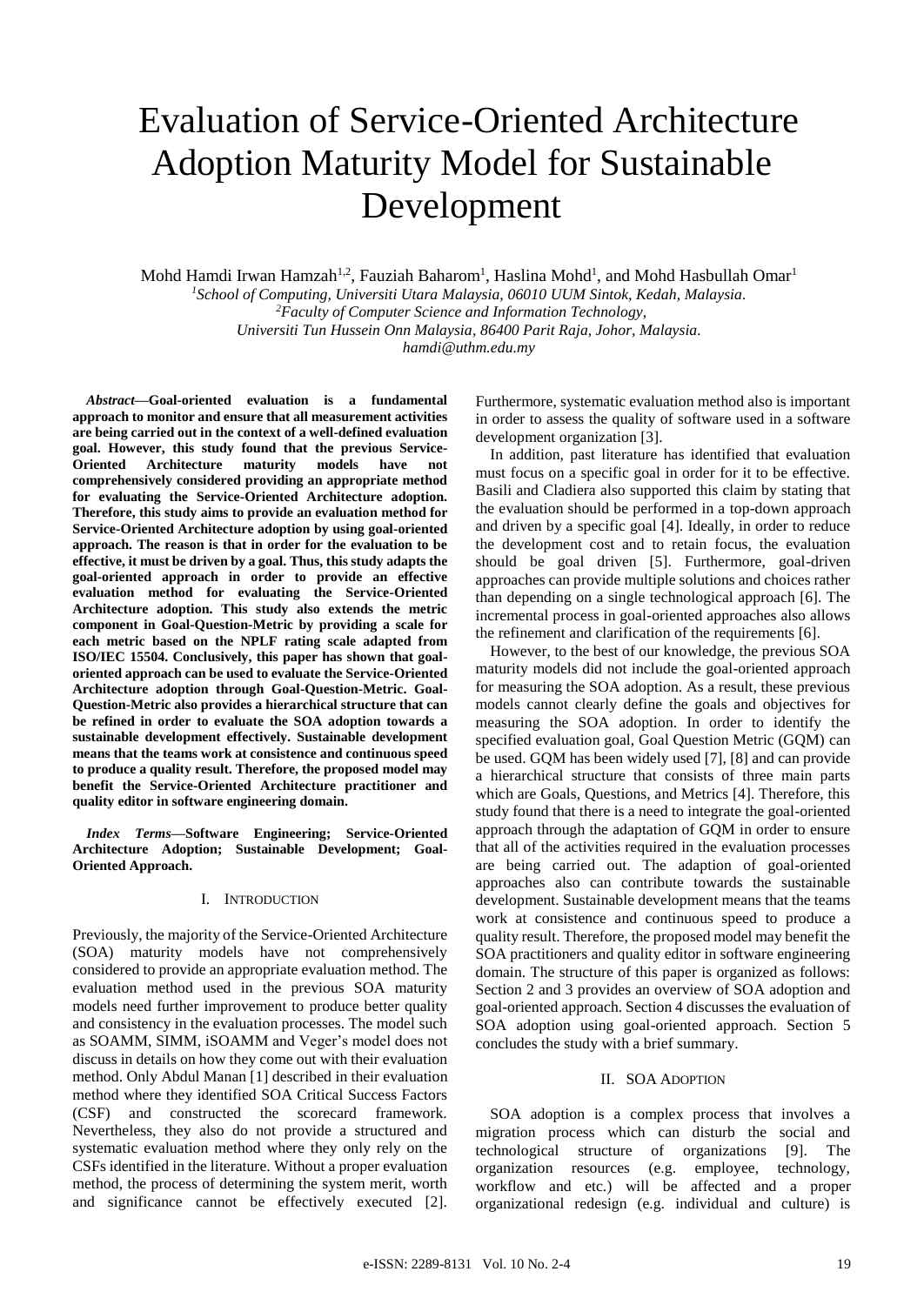needed in order to adopt SOA successfully. This migration process encompasses the introduction of new technologies, concepts and principles of software development, IT management and IT architecture [10].

The perceived benefits of SOA have promoted SOA as an architecture that capable of addressing the business needs of modern organizations in a cost-effective and timely manner [11]. SOA benefits also have been the major reason why organization adopts SOA. Luthria and Rabhi further mentioned that based on their finding, SOA had been widely adopted because there are many benefits provided by SOA and these benefits also can appear in the form of business strategy and design architecture [12]. There also has been an increasing interest in academia to investigate the approaches for migrating legacy systems to SOA because of the benefits that SOA provided [13]. Still, prior SOA maturity models did not focus on evaluating the SOA based on the benefits that it can provide. The existing models were more focused on the management aspect of SOA such as SOA policy, governance, engineering method and much more [14]. Thus, this study proposed to evaluate the SOA adoption based on the SOA benefits which can be categorized into IT and business benefits. The next section is going to discuss the evaluation method that is going to be adapted in this study.

#### III. GOAL-ORIENTED APPROACH

Previously, Basili and Cladiera (1994) have stressed that evaluation process should be driven by an evaluation goal in order to be effective. This approach should also be applied to all life-cycle process and deduce based on characterization and understanding of the organizational context, environment, and goals [4]. This means that evaluation must be defined in a top-down fashion and it must focus based on goals. A bottom-up approach is not efficient because there are many visible characteristics of software such as time, number of defects effort and productivity [4]. Furthermore, without the appropriate goals to define the context, it is hard for the evaluator to deduce and determine which metric should be used [4].

The Goal Question Metric (GQM) approach, which was developed by Basili and Weiss and expanded by Rombach, is the most widely used goal-oriented approach [8]. GQM has become a de facto standard for the definition of measurement frameworks [5]. One of the reasons for its success is that it is adaptable to many different organizations and environments, as confirmed by the great number of organizations that have successfully applied it such as Philips, Siemens and NASA [15]. Moving from goals to metrics also has proven to be effective in order to ensure that a relevant measurement was used [16]. However, this study found that there is a lack of works that adapted GQM in the existing SOA maturity models. Thus this circumstance has motivated this study to adapt GQM in order to evaluate the SOA adoption. Figure 1 illustrates the hierarchal elements in the GQM approach.



Figure 1: Goal Question Metric (GQM) Paradigm

Based on Figure 1, GQM approach consists of three levels which are:

- i. GOAL is defined for objects such as processes (designing and testing), products (specification and programs) and resources (hardware and software)
- ii. QUESTION is used to refine the goal set up in the conceptual level to characterize the assessment to be performed.
- iii. METRICS are identified and answer the question refined in a qualitative way. The data can be objective (for example number of staff, number of documents or size of program) and subjective (for example level of agreement, level of management effort and readability of the document).
- IV. EVALUATION OF SOA ADOPTION MATURITY MODEL USING GOAL-ORIENTED APPROACH

This section provides the proposed SOA adoption maturity model evaluation using GQM. Based on the GQM approach, the first step is to construct the 'Goals' for each maturity level. The identified goals in this model are going to be refined into 'Questions' in order to achieve the goal and these questions are then are refined into 'Metrics' which consist of qualitative evaluation. The full hierarchical structure of the proposed SOA evaluation using the GQM approach is shown in Figure 2. Based on Figure 2, goals will be determined for each maturity level. These goals are aligned with the SOA adoption IT and business benefits and for each goal, a set of questions and metrics will be derived. The metrics for evaluating the IT and business benefits will be constructed based on the identified SOA IT and business benefit best practices. However, this study found that the GQM approach did not indicate on how to calculate the score and mapped it onto the maturity levels. Thus, this study will extend the metric component by calculating the score and mapped it onto the SOA adoption maturity level. Figure 3 illustrates the examples of matrix and metrics for evaluating the IT and business benefits.

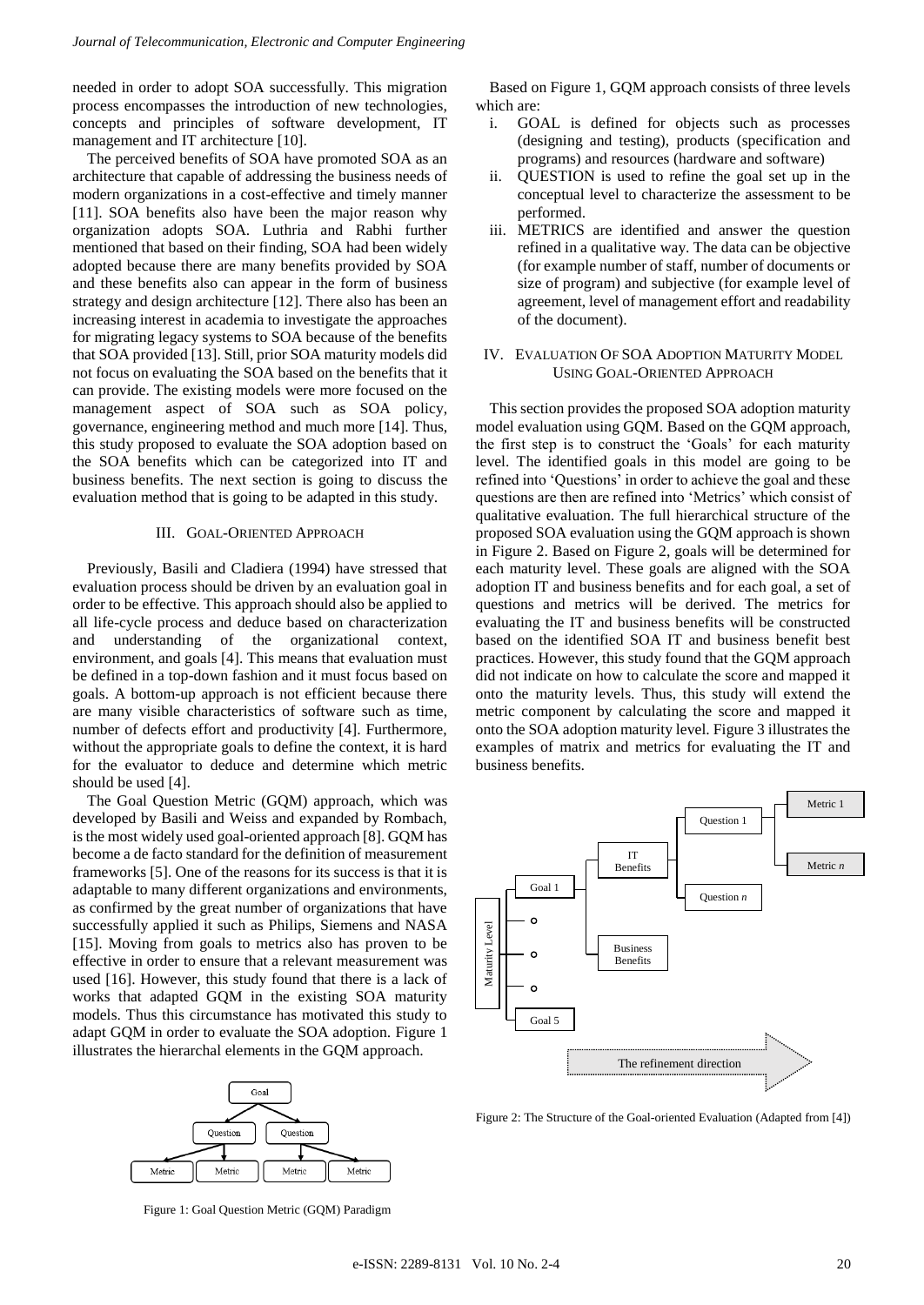

Figure 3: Example of Matrix and Metrics for Evaluating the IT and Business Benefits

Figure 3 illustrates the example of matrix and metrics for evaluating the IT and business benefits. The following Table 1 and Table 2 describes the example of questions and metrics derived from maturity Level 2 (i3,4,5,6, b2) which "i" refer to IT benefits and "b" refer to business benefits.

Table 1 Examples of Questions for Maturity Level 2  $(i_{3,4,5,6}, b_2)$ 

| Questions (Q)         |                |                                                                                          |  |  |
|-----------------------|----------------|------------------------------------------------------------------------------------------|--|--|
| IT Benefits $(i)$     |                |                                                                                          |  |  |
| Reusability           | $i_3$          | Q1: Is the service provided commonly used?                                               |  |  |
|                       | İд             | Q2: Is the service provided comply with SOA<br>standard conformance?                     |  |  |
|                       | $i_{5}$        | Q3: Is the service provided comprehensible?                                              |  |  |
|                       | 1 <sub>6</sub> | Q4: Is the service provided understandable?                                              |  |  |
| Business Benefits (b) |                |                                                                                          |  |  |
| Cost                  | b,             | Q5: Is the service provided have acceptable                                              |  |  |
| Reduction             |                | performance in term of time?                                                             |  |  |
|                       |                | O6: Is the service constructed have an acceptable<br>budget in term of development cost? |  |  |

Based on Table 1, the reusability and cost reduction are the examples of IT and business benefits characteristics that have been identified in this study. For each IT and business benefits characteristics, there are several sub-characteristics that should be fulfilled in order to achieve the IT and business benefits. The example of questions in Table 1 is derived from the SOA IT and business benefits sub-characteristics identified from the previous literature. Then, these questions/sub-characteristics will be refined into metrics presented in Table 2.

Table 2 shows the metrics that are derived from the best practices of SOA IT and business benefits subcharacteristics. Referring to Table 2, this study extends the metric component by providing a scale for each metric/best practice based on the NPLF rating scale adapted from ISO/IEC 15504 [17]. This scale ranged from 0 to 3 where 0  $=$  not achieved, 1 = partially achieved, 2 = largely achieved, and  $3 =$  fully achieved. Then, the score will be calculated for the quality (individual) improvement and the maturity (total) improvement by adapting Weighted Sum Method (WSM). WSM is suitable to use for when all the data are expressed in exactly the same unit. Based on the percentage from the calculation, each factor will be assessed based on the NPLF rating scale, where  $N = not$  achieved  $(0 - 15\%)$ ,  $P =$  partially achieved ( $>15-50\%$ ), L = largely achieved ( $>50-85\%$ ) and  $F =$  fully achieved (> 85- 100%) which demonstrate the fulfillment of the SOA process factors. The data obtained from applying these metrics will be formulated as a feedback report to the organization to facilitate them in assessing their maturity level for SOA adoption. The SOA adoption maturity is achieved and can proceed to the next level if the score for maturity (total) improvement is  $F =$  fully achieved

(> 85- 100%). Table 3 shows the description of the NPLF rating scale.

Table 2 Examples of Metrics for Maturity Level 2  $(i_{3,4,5,6}, b_2)$ 

| Metrics (M)        |                          |                                                                                                                                  | Not Achievec   | artially Achieved | argely Achievec | ully Achieved |
|--------------------|--------------------------|----------------------------------------------------------------------------------------------------------------------------------|----------------|-------------------|-----------------|---------------|
| <b>IT Benefits</b> |                          |                                                                                                                                  |                |                   |                 |               |
| Q1                 | M1                       | A commonly used and widely<br>applicable functionality and non-<br>functionality of the service to<br>service consumers existed. | $\overline{0}$ | 1                 | $\overline{c}$  | 3             |
| $_{\rm Q2}$        | M <sub>2</sub>           | A service that conforms to the<br>widely accepted industry standards<br>existed.                                                 | 0              | 1                 | 2               | 3             |
|                    | M3                       | Architecture, standardization and<br>protocols are determined.                                                                   | $\Omega$       | 1                 | 2               | 3             |
| Q3                 | M <sub>4</sub>           | Interface of a software component<br>that is considered as the protocol<br>and the basis for contracts existed.                  | $\Omega$       | 1                 | $\overline{c}$  | 3             |
| Q4                 | M <sub>5</sub>           | Functionality, interface, and<br>constraints in a highly<br>understandable form existed.                                         | $\theta$       | 1                 | $\overline{c}$  | 3             |
|                    | <b>Business Benefits</b> |                                                                                                                                  |                |                   |                 |               |
| Q5                 | M6                       | Technology standards for SOA<br>specification existed.                                                                           | $\theta$       | 1                 | 2               | 3             |
|                    | M <sub>7</sub>           | Service interface to facilitate shorter<br>application development time<br>existed.                                              | 0              | 1                 | $\overline{c}$  | 3             |
| Q6                 | M8                       | Enterprise funding existed and<br>organization are able to proactively<br>fund shared program and<br>technologies.               | $\theta$       | 1                 | 2               | 3             |
|                    | M9                       | A single architecture enterprise<br>service bus (ESB) to facilitate the<br>communication between all services<br>existed.        | $\overline{0}$ | 1                 | $\overline{c}$  | 3             |
|                    | M10                      | ESB for monitoring and<br>maintaining applications from<br>various platforms existed.                                            | $\mathbf{0}$   | 1                 | $\overline{c}$  | 3             |
|                    | M11                      | Methods to measure Return on<br>Investment (RoI) and effort in<br>relation to business goals existed.                            | 0              | 1                 | 2               | 3             |

Table 3 NPLF Rating Scale (Adapted from [17])

| <b>Rating Scale</b>                     | Descriptions                                                                                                                                                                                                                                    |  |
|-----------------------------------------|-------------------------------------------------------------------------------------------------------------------------------------------------------------------------------------------------------------------------------------------------|--|
| Not Achieved<br>$(0-15%)$               | This level indicates unsatisfying level of<br>achievement. The SOA processes were not<br>implemented systematically and below average.<br>The methodology usage was neglected. The SOA<br>process is considered as failure to achieve its goal. |  |
| Partially<br>Achieved<br>$(>15-50\%)$   | This level indicates a partially satisfying<br>achievement. A systematic approach has been<br>used; however almost all of the assessed SOA<br>processes were not implemented properly.                                                          |  |
| Largely<br>Achieved<br>$(<50-85\%)$     | This level indicates a largely satisfying<br>achievement. The SOA processes were<br>implemented quite systematically. However, some<br>SOA processes of low performance exist.                                                                  |  |
| <b>Fully Achieved</b><br>$( >85-100\%)$ | This level indicates a fully satisfying achievement.<br>The SOA processes were implemented effectively,<br>systematically and perfectly or almost perfectly                                                                                     |  |

# V. CONCLUSION

Previous researchers have stated that in order for the adoption of innovation such as SOA to be successful, an organization needs to provide clear and consistent goals [4].